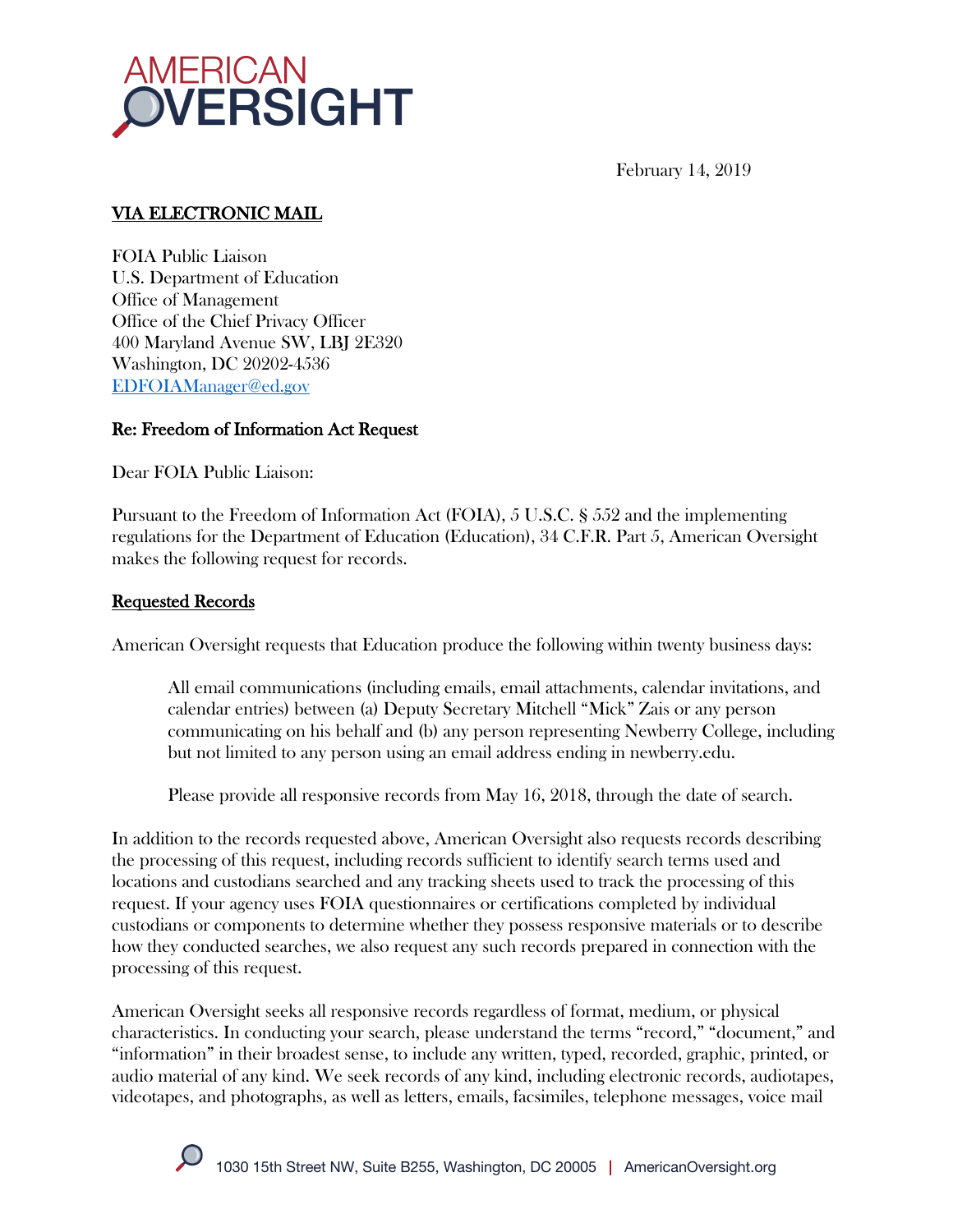messages and transcripts, notes, or minutes of any meetings, telephone conversations or discussions. Our request includes any attachments to these records. No category of material should be omitted from search, collection, and production.

Please search all records regarding agency business. You may not exclude searches of files or emails in the personal custody of your officials, such as personal email accounts. Records of official business conducted using unofficial systems or stored outside of official files are subject to the Federal Records Act and FOIA.<sup>1</sup> It is not adequate to rely on policies and procedures that require officials to move such information to official systems within a certain period of time; American Oversight has a right to records contained in those files even if material has not yet been moved to official systems or if officials have, through negligence or willfulness, failed to meet their obligations.<sup>2</sup>

In addition, please note that in conducting a "reasonable search" as required by law, you must employ the most up-to-date technologies and tools available, in addition to searches by individual custodians likely to have responsive information. Recent technology may have rendered Education's prior FOIA practices unreasonable. In light of the government-wide requirements to manage information electronically by the end of 2016, it is no longer reasonable to rely exclusively on custodian-driven searches.<sup>3</sup> Furthermore, agencies that have adopted the National Archives and Records Administration (NARA) Capstone program, or similar policies, now maintain emails in a form that is reasonably likely to be more complete than individual custodians' files. For example, a custodian may have deleted a responsive email from his or her email program, but Education's archiving tools would capture that email under Capstone. Accordingly, American Oversight insists that Education use the most up-to-date technologies to search for responsive information and take steps to ensure that the most complete repositories of information are searched. American Oversight is available to work with you to craft appropriate search terms. **However, custodian** searches are still required; agencies may not have direct access to files stored in .PST files, outside of network drives, in paper format, or in personal email accounts.

<sup>&</sup>lt;sup>1</sup> See Competitive Enter. Inst. v. Office of Sci. & Tech. Policy, 827 F.3d 145, 149-50 (D.C. Cir. 2016); cf. Judicial Watch, Inc. v. Kerry, 844 F.3d 952, 955–56 (D.C. Cir. 2016). 2

<sup>&</sup>lt;sup>2</sup> See Competitive Enter. Inst. v. Office of Sci. & Tech. Policy, No. 14-cv-765, slip op. at 8 (D.D.C. Dec. 12, 2016) ("The Government argues that because the agency had a policy requiring [the official] to forward all of his emails from his [personal] account to his business email, the [personal] account only contains duplicate agency records at best. Therefore, the Government claims that any hypothetical deletion of the [personal account] emails would still leave a copy of those records intact in [the official's] work email. However, policies are rarely followed to perfection by anyone. At this stage of the case, the Court cannot assume that each and every workrelated email in the [personal] account was duplicated in [the official's] work email account." (citations omitted)).

<sup>3</sup> Presidential Memorandum—Managing Government Records, 76 Fed. Reg. 75,423 (Nov. 28, 2011), https://obamawhitehouse.archives.gov/the-press-office/2011/11/28/presidentialmemorandum-managing-government-records; Office of Mgmt. & Budget, Exec. Office of the President, Memorandum for the Heads of Executive Departments & Independent Agencies, "Managing Government Records Directive," M-12-18 (Aug. 24, 2012), https://www.archives.gov/files/records-mgmt/m-12-18.pdf.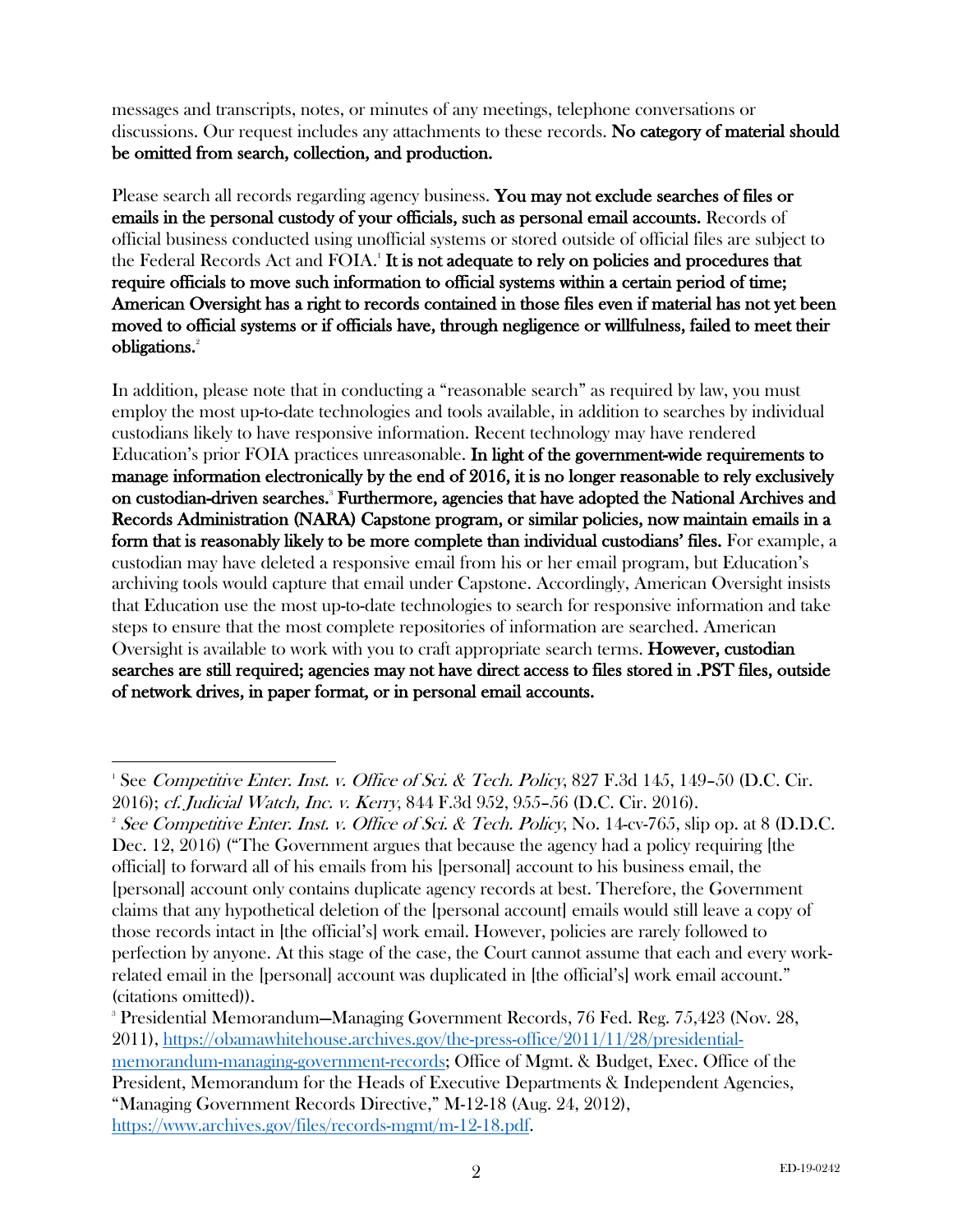Under the FOIA Improvement Act of 2016, agencies must adopt a presumption of disclosure, withholding information "only if . . . disclosure would harm an interest protected by an exemption" or "disclosure is prohibited by law."4 If it is your position that any portion of the requested records is exempt from disclosure, American Oversight requests that you provide an index of those documents as required under *Vaughn v. Rosen*, 484 F.2d 820 (D.C. Cir. 1973), cert. denied, 415 U.S. 977 (1974). As you are aware, a *Vaughn* index must describe each document claimed as exempt with sufficient specificity "to permit a reasoned judgment as to whether the material is actually exempt under FOIA."<sup>5</sup> Moreover, the *Vaughn* index "must describe *each* document or portion thereof withheld, and for each withholding it must discuss the consequences of disclosing the sought-after information."6 Further, "the withholding agency must supply 'a relatively detailed justification, specifically identifying the reasons why a particular exemption is relevant and correlating those claims with the particular part of a withheld document to which they apply.""

In the event some portions of the requested records are properly exempt from disclosure, please disclose any reasonably segregable non-exempt portions of the requested records. If it is your position that a document contains non-exempt segments, but that those non-exempt segments are so dispersed throughout the document as to make segregation impossible, please state what portion of the document is non-exempt, and how the material is dispersed throughout the document.<sup>8</sup> Claims of nonsegregability must be made with the same degree of detail as required for claims of exemptions in a Vaughn index. If a request is denied in whole, please state specifically that it is not reasonable to segregate portions of the record for release.

You should institute a preservation hold on information responsive to this request. American Oversight intends to pursue all legal avenues to enforce its right of access under FOIA, including litigation if necessary. Accordingly, Education is on notice that litigation is reasonably foreseeable.

To ensure that this request is properly construed, that searches are conducted in an adequate but efficient manner, and that extraneous costs are not incurred, American Oversight welcomes an opportunity to discuss its request with you before you undertake your search or incur search or duplication costs. By working together at the outset, American Oversight and Education can decrease the likelihood of costly and time-consuming litigation in the future.

Where possible, please provide responsive material in electronic format by email or in PDF or TIF format on a USB drive. Please send any responsive material being sent by mail to American Oversight, 1030 15th Street NW, Suite B255, Washington, DC 20005. If it will accelerate release of responsive records to American Oversight, please also provide responsive material on a rolling basis.

<sup>&</sup>lt;sup>-</sup><br>4 FOIA Improvement Act of 2016 § 2 (Pub. L. No. 114–185).

 $5$  Founding Church of Scientology v. Bell, 603 F.2d 945, 949 (D.C. Cir. 1979).

 $^{\circ}$  *King v. U.S. Dep't of Justice*, 830 F.2d 210, 223–24 (D.C. Cir. 1987) (emphases in original).

<sup>&</sup>lt;sup>7</sup> Id. at 224 (citing *Mead Data Central, Inc. v. U.S. Dep't of the Air Force*, 566 F.2d 242, 251 (D.C. Cir. 1977)).

 $^{\circ}$  *Mead Data Central,* 566 F.2d at 261.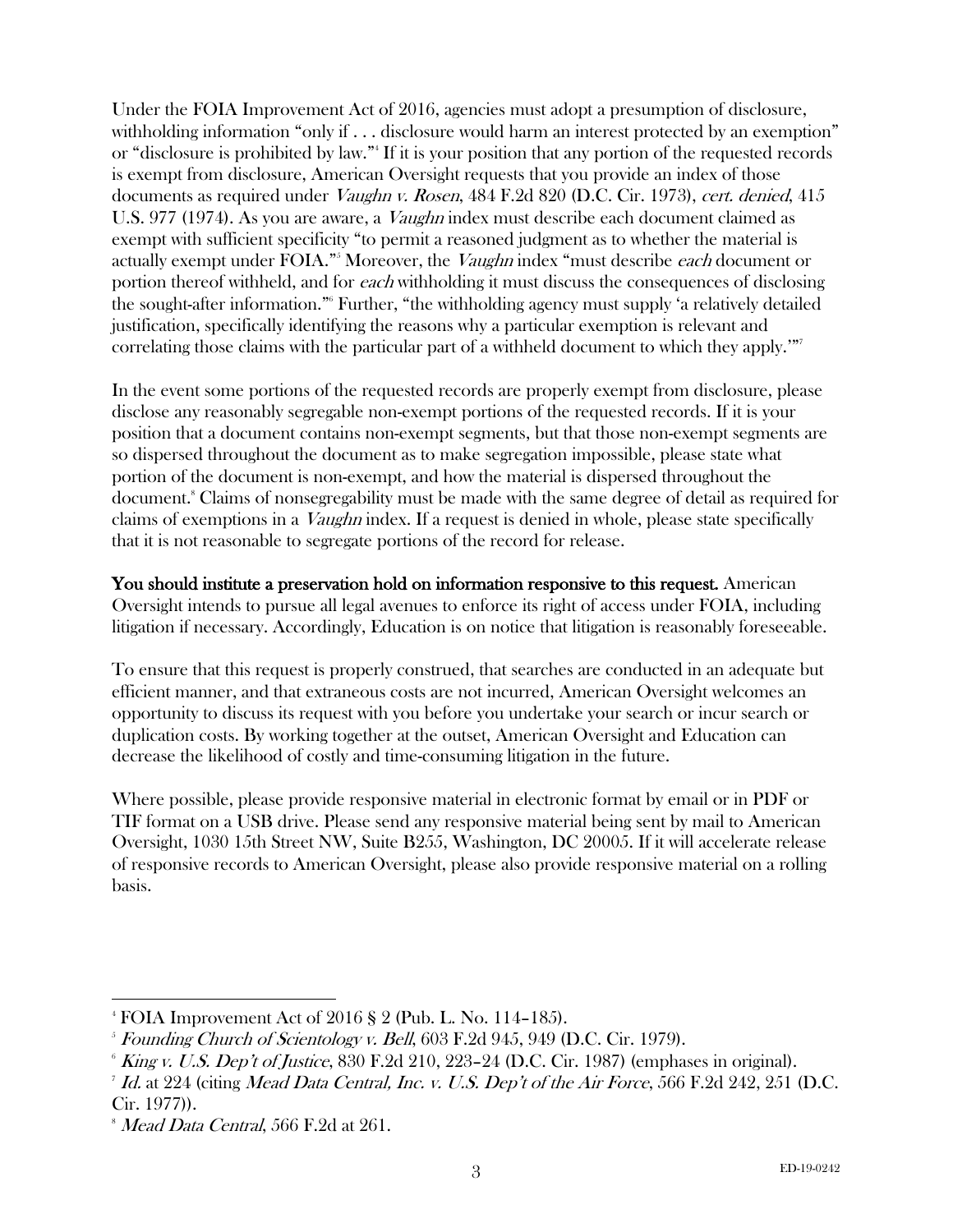## Fee Waiver Request

In accordance with 5 U.S.C. §  $552(a)(4)(A)(iii)$  and 34 C.F.R. §  $5.33(a)$ , American Oversight requests a waiver of fees associated with processing this request for records. The subject of this request concerns the operations of the federal government, and the disclosures will likely contribute to a better understanding of relevant government operations and activities by the general public in a significant way.9 Moreover, the request is primarily and fundamentally for noncommercial purposes.<sup>10</sup>

Disclosure of the requested information is "in the public interest because it is likely to contribute significantly to public understanding of the operations or activities of the government."<sup>11</sup>

The requested records will help the public understand the extent to which individuals and organizations outside the executive branch with ties to Mr. Zais are shaping Education's priorities. It is in the public's interest to understand whether the federal government is working to advance the interests of students, or those of certain private individuals or entities, particularly under the leadership of an official whose leadership and education policy decisions have been criticized in the past. <sup>12</sup> And (as described further below) American Oversight will convey information obtained through this request to the general public via its website and social media accounts.<sup>13</sup>

This request is primarily and fundamentally for non-commercial purposes.<sup>14</sup> As a  $501(c)(3)$ nonprofit, American Oversight does not have a commercial purpose and the release of the information requested is not in American Oversight's financial interest. American Oversight's mission is to promote transparency in government, to educate the public about government activities, and to ensure the accountability of government officials. American Oversight uses the information gathered, and its analysis of it, to educate the public through reports, press releases, or other media. American Oversight also makes materials it gathers available on its public website and promotes their availability on social media platforms, such as Facebook and Twitter.<sup>15</sup> American Oversight has demonstrated its commitment to the public disclosure of documents and creation of

https://www.charlestoncitypaper.com/TheBattery/archives/2017/10/04/former-sc-schools-chief-zaistapped-by-trump-for-federal-job-most-unqualified-choice-charleston-education-advocate-says;

Alyson Klein, The Polarizing Pick to Be Betsy DeVos' Right-Hand Man, EDUCATION WEEK (Oct. 24, 2017, 5:12 PM), http://blogs.edweek.org/edweek/campaign-k-

12/2017/10/mick\_zais\_south\_carolina\_devos\_school\_choice.html.

 $13$  34 C.F.R. § 5.33(b)(3).

 $14\,34$  C.F.R. § 5.33(c)(1)-(2).

<sup>15</sup> American Oversight currently has approximately 12,100 page likes on Facebook, and approximately 49,800 followers on Twitter. American Oversight, FACEBOOK, https://www.facebook.com/weareoversight

(last visited Feb. 14, 2019); American Oversight (@weareoversight), TWITTER, https://twitter.com/weareoversight?lang=en (last visited Feb. 14, 2019).

<sup>-&</sup>lt;br>9  $34$  C.F.R. § 5.33(a)(1).

 $10\,34$  C.F.R. § 5.33(a)(2).

 $11$  34 C.F.R. § 5.33(a)(1), (b)(1)-(4).

 $12$  See, e.g., Dustin Waters & Kinsey Gidick, Former S.C. Schools Chief Zais, Tapped by Trump for Federal Job, "Most Unqualified Choice," Charleston Education Advocate Says, CHARLESTON CITY PAPER (Oct. 4, 2017, 5:27 PM),